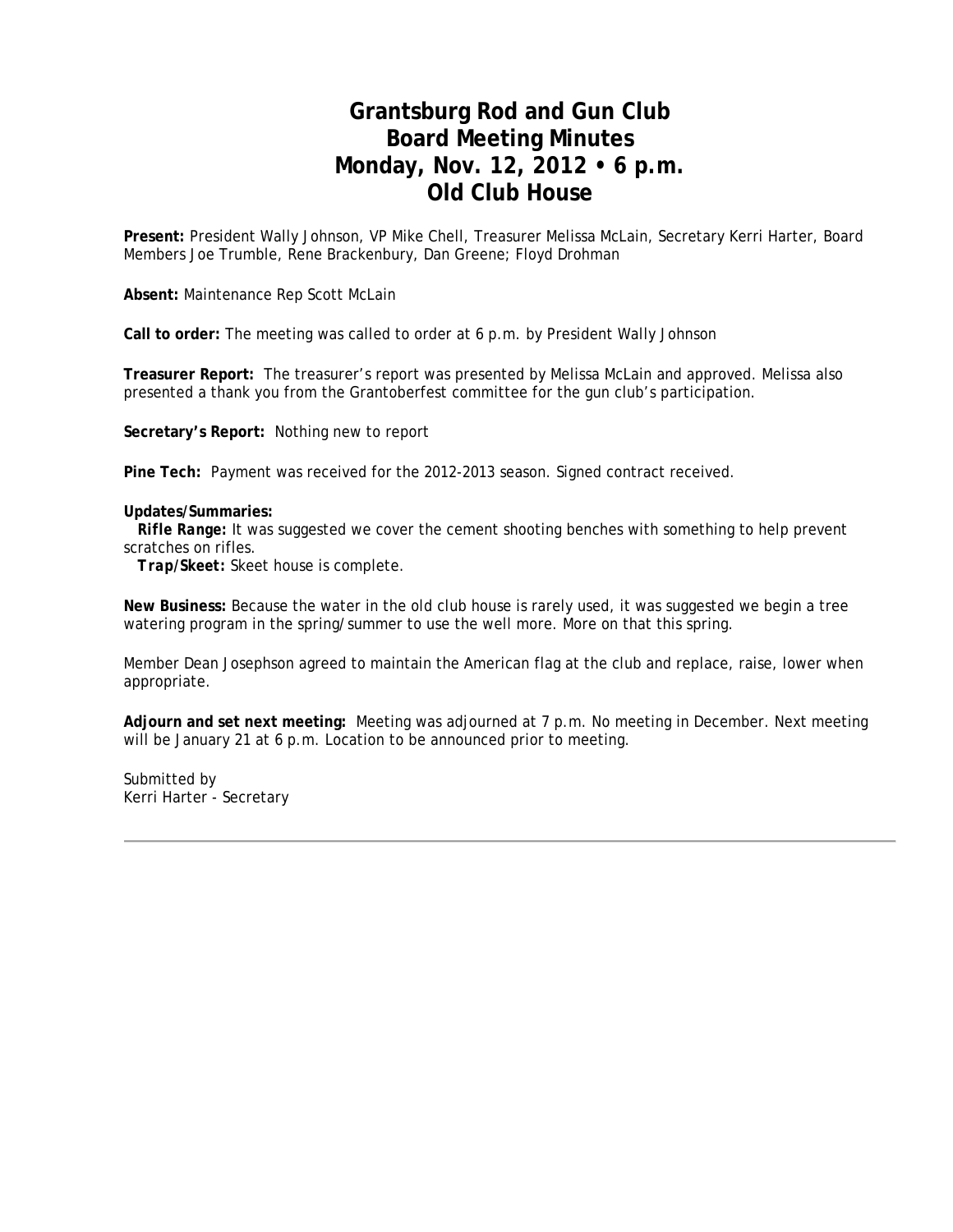## **Grantsburg Rod and Gun Club Board Meeting Minutes Wednesday, October 17, 2012 • 7 p.m. Gun Club**

**Present:** Treasurer Melissa McLain, Secretary Kerri Harter, Board Members Joe Trumble, Rene Brackenbury, Dan Greene; Maintenace Rep Scott McLain; Floyd Drohman

**Absent:** President Wally Johnson, VP Mike Chell

**Call to order:** The meeting was called to order at 7 p.m. by Secretary Kerri Harter

**Treasurer Report:** The treasurer's report was presented by Melissa McLain and approved .

**Secretary's Report:** Nothing new to report

**Updates/Summaries:**

*Grantoberfest:* Event went well, reported by Melissa McLain. Next year reduce flyers by half (print 50 flyers and 50 membership forms)

*Sohm safety class – Oct. 11 and Kamas tactical class – Oct. 13:* Both went well. Fair attendance.

*Old Building Siding –* Floyd reported additional logs have been located and will be prepped for continued work on the building.

*Rifle Range:* Luedtke Landscaping hydroseeded the burms/ranges. The club will pay for seed only. Equipment and work was donated by Luedtke.

*Trap/Skeet:* Progress on the 3rd trap house/skeet range is going well. Left to do: skeet high house, trap house roof, 27 yard line. Club will pay for cement. Labor has been donated by Rene and others.

**Fall shutdown chores:** Dan volunteered to shut the water down at both houses, take batteries out of mics. Freezer and cooler were emptied at meeting. Melissa will contact garbage and sanitary companies.

**Adjourn and set next meeting:** Meeting was adjourned at 8 p.m. Next meeting is set for Monday, November 12 at 6 p.m. at the OLD CLUBHOUSE – if weather permits with fireplace.

Submitted by Kerri Harter - Secretary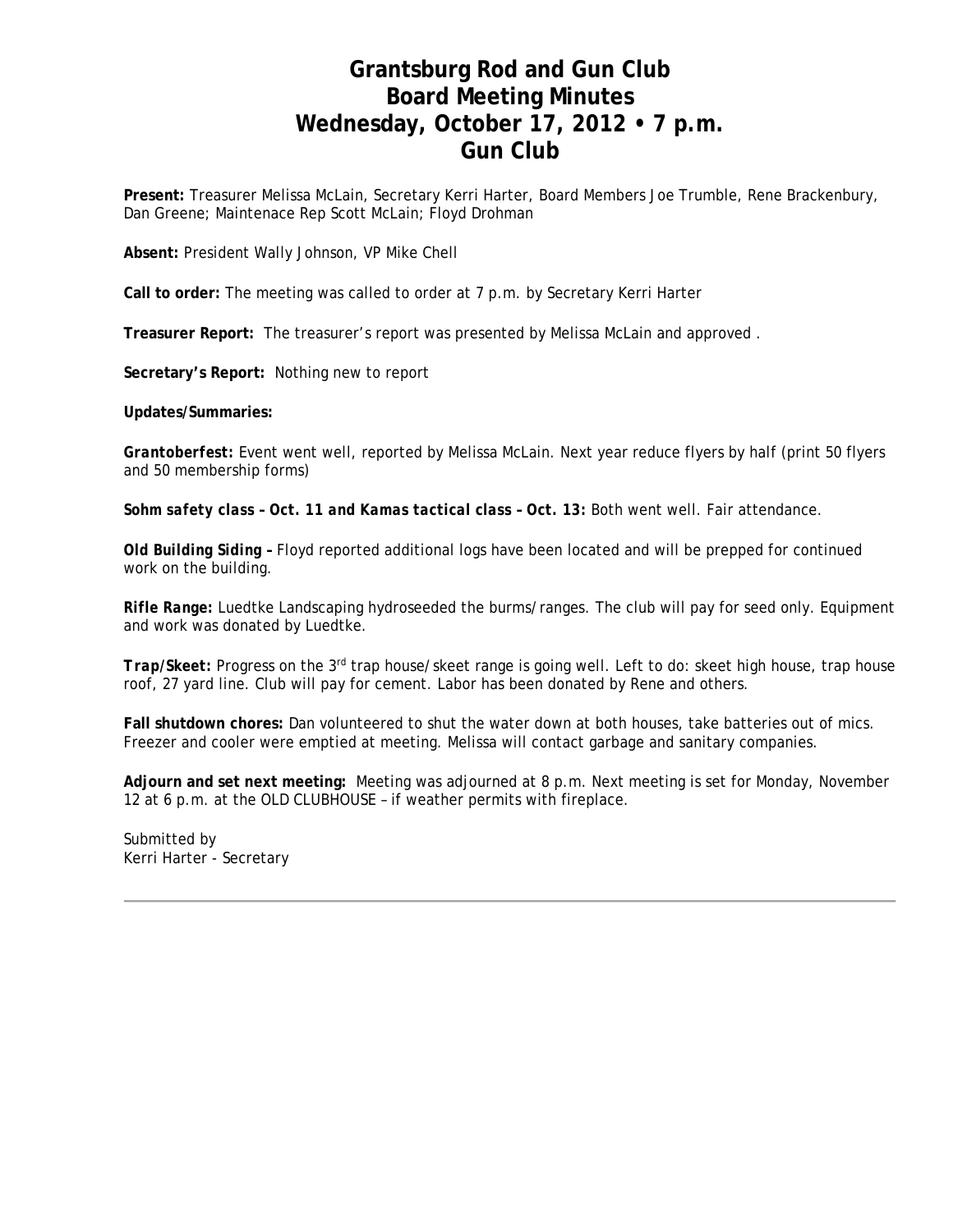## **Grantsburg Rod and Gun Club Board Meeting Minutes Thursday, Sept. 6, 2012 • 7 p.m. Gun Club**

**Present:** VP Mike Chell, Outgoing Treasurer Dean Josephson, Incoming Treasurer Melissa McLain, Secretary Kerri Harter, Outgoing Board Member John McNally, Board Member Joe Trumble, Incoming Board Member Dan Greene, Floyd Drohman

**Absent:** President Wally Johnson, Board Member Rene Brackenbury, and Maintenance Rep Scott McLain

**Call to order:** The meeting was called to order at 7 p.m. by Secretary Kerri Harter

**Treasurer Report:** The treasurer's report was presented and approved by Dean.

**Secretary's Report:** Nothing new to report

**New Members:** The board welcomed Melissa McLain as incoming treasurer and Dan Greene as incoming board member.

**Fall Work Day Summary:** Dirt work was done for the new trap house location. The new addition on the old clubhouse was sided with old logs resembling the rest of the house.

**Turkey Shoot:** Kerri reported on the advertising that has been done, including emailing other clubs. Melissa will send a mass email to all members. Turkeys and cheese have been ordered. There will be no raffles this year.

**Pine Tech:** The new academic year has started. Kerri will submit the new contract.

**Dave Sohm Classes:** Nothing to report.

**NEW BUSINESS:**

**Grantoberfest:** John informed the board the Chamber of Commerce has invited the gun club to have a booth at Grantoberfest. *Approved – John and Floyd will man the booth.*

**Adjourn and set Next Meeting:** Meeting was adjourned at 8 p.m. Next meeting is set for Thursday, October 11 at 7 p.m. in the clubhouse.

Submitted by Kerri Harter - Secretary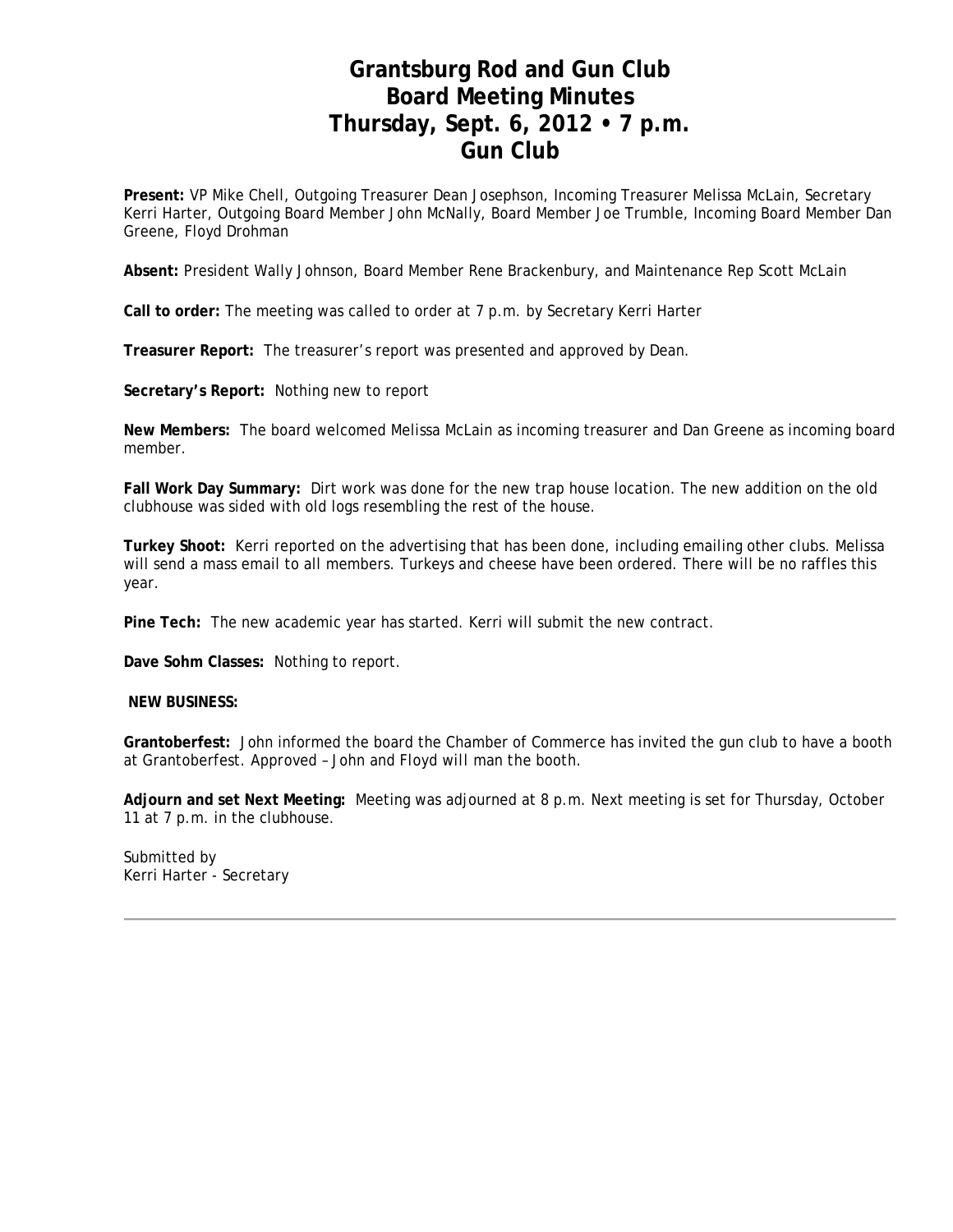## **Grantsburg Rod and Gun Club Board Meeting Minutes Thursday, August 16, 2012 • 7 p.m. Gun Club**

**Present:** President Wally Johnson, VP Mike Chell, Treasurer Dean Josephson, Secretary Kerri Harter, Board members Joe Trumble, John McNally, Rene Brackenbury; Maintenance Rep Scott McLain; Mel McLain; Floyd Drohman

**Call to order:** The meeting was called to order at 7 p.m. by President Wally Johnson.

**Treasurer Report:** The treasurer's report was presented and approved.

**Secretary's Report:** DFS scholarship recipient Noah Gausman submitted his college grades. A check in the amount of \$250 was written and will be sent to him.

**Virgil Sullivan Proposal:** Club member Virgil Sullivan suggested 4 items to help increase revenue for the club.

1. Allow non-members to shoot trap (at a higher price) on Thursday night. *Approved at \$6 per round*  2. Construct 3rd trap range. *Presently in the works* 

3. Move skeet range closer to east trap house to make more visible and accessible. *Approved with condition that acceptable layout is confirmed. John is looking into layout.*  4. Allow non-members to use rifle/pistol range and install a locked honor box – charge \$5 per visit. *Approved but non-member must be accompanied by a member* 

5. Launch an advertising campaign to let the public know of these changes. *Approved*

**Dave Sohm Classes:** Scott informed the Board Dave Sohm, certified handgun safety instructor, would like to hold handgun safety classes at the club. Board approved. Scott will get more information.

**Al Berg bird request:** Club member Al Berg asked to purchase 25 cases of orange birds. *Approved*

**Awards Night/Fun Night/Elections:** Set for Monday, August 27. Positions up for election are: President, Treasurer, 3-year Board Member

**Turkey Shoot:** Set for Saturday, Sept. 15. Kerri will order 50 turkeys, Wally will order 30 cheese packs, Dean will purchase raffle items. Scott will bring another freezer to the club to keep all the turkeys on site.

**Fall Work Day:** Set for Thursday, August 30 at 5:30 p.m. This will be e-mailed to members.

**Adjourn and set Next Meeting:** Meeting was adjourned at 8:20 p.m. Next meeting set for Thursday, Sept. 6 at 7 p.m. in the clubhouse.

Submitted by Kerri Harter -Secretary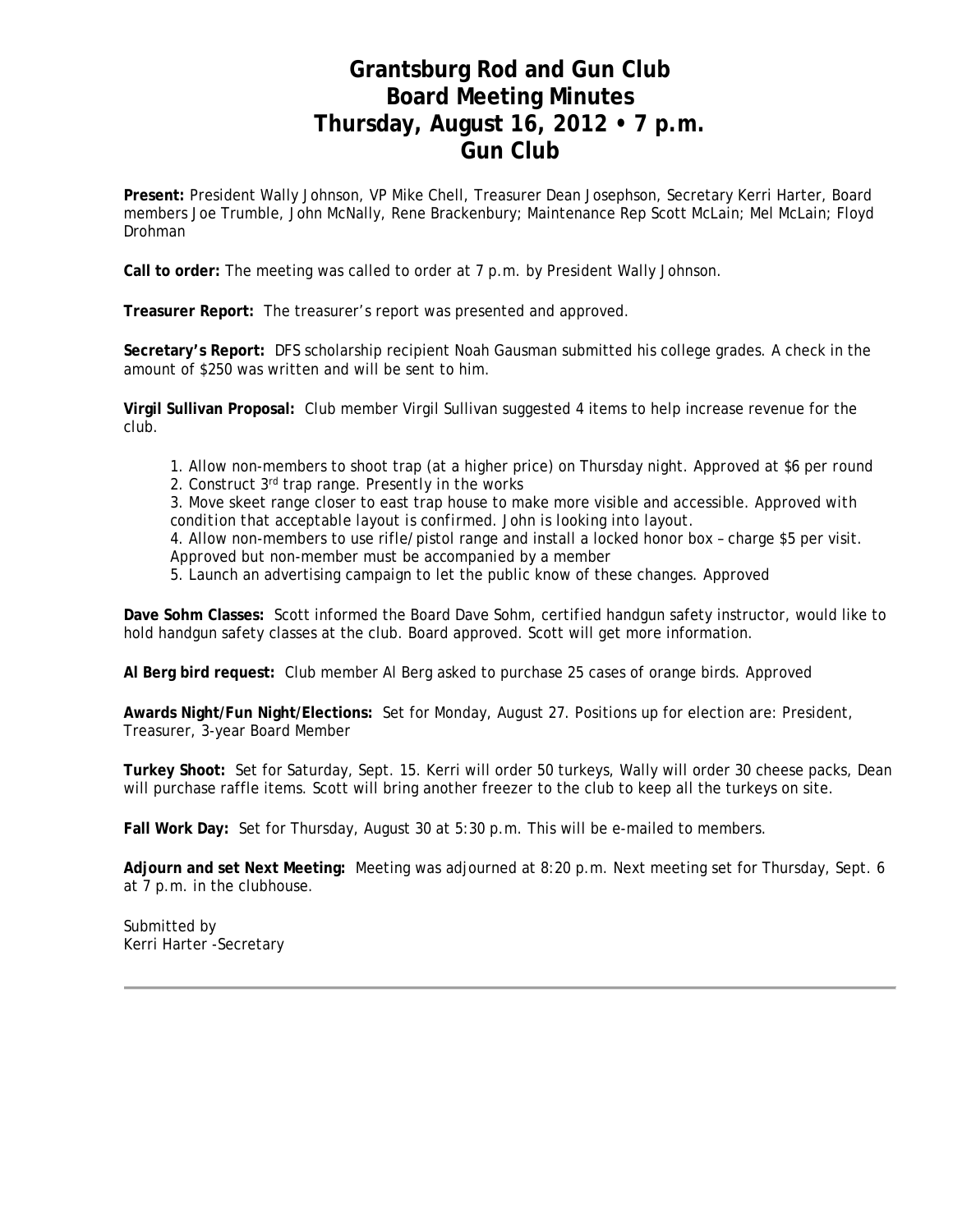## **Grantsburg Rod and Gun Club Board Meeting Minutes Thursday, July 5, 2012 • 7 p.m. Gun Club**

**Present:** President Wally Johnson, Treasurer Dean Josephson, Secretary Kerri Harter, Board members Joe Trumble, John McNally, Rene Brackenbury; Mel McLain; Floyd Drohman

**Absent:** VP Mike Chell

**Call to order:** The meeting was called to order at 7 p.m. by President Wally Johnson.

**Club Insurance Coverage:** Mike Alderman of Jensen-Sundquist Insurance presented the board with the updated insurance coverage.

**Treasurer Report:** The treasurer's report was presented and approved.

**Secretary's Report:** Advertising for the 100 Bird Shoot was in the Scottsman, Advertiser, Sentinel and emailed to other clubs.

**100 Bird Shoot:** The 100 Bird Shoot will be Saturday, July 14. It was agreed to fill the houses the Thursday evening before. Volunteers to work will be solicited at the next Monday night league.

**Grudge Matches:** Dates set: South Fork at Grantsburg August 10; Grantsburg at South Fork August 17.

Cushing at Grantsburg July 27; Grantsburg at Cushing August 3

**Adjourn and set Next Meeting:** Meeting was adjourned at 7:30 p.m. Next meeting set for Thursday, August 9 at 7 p.m. in the clubhouse.

Submitted by Kerri Harter -Secretary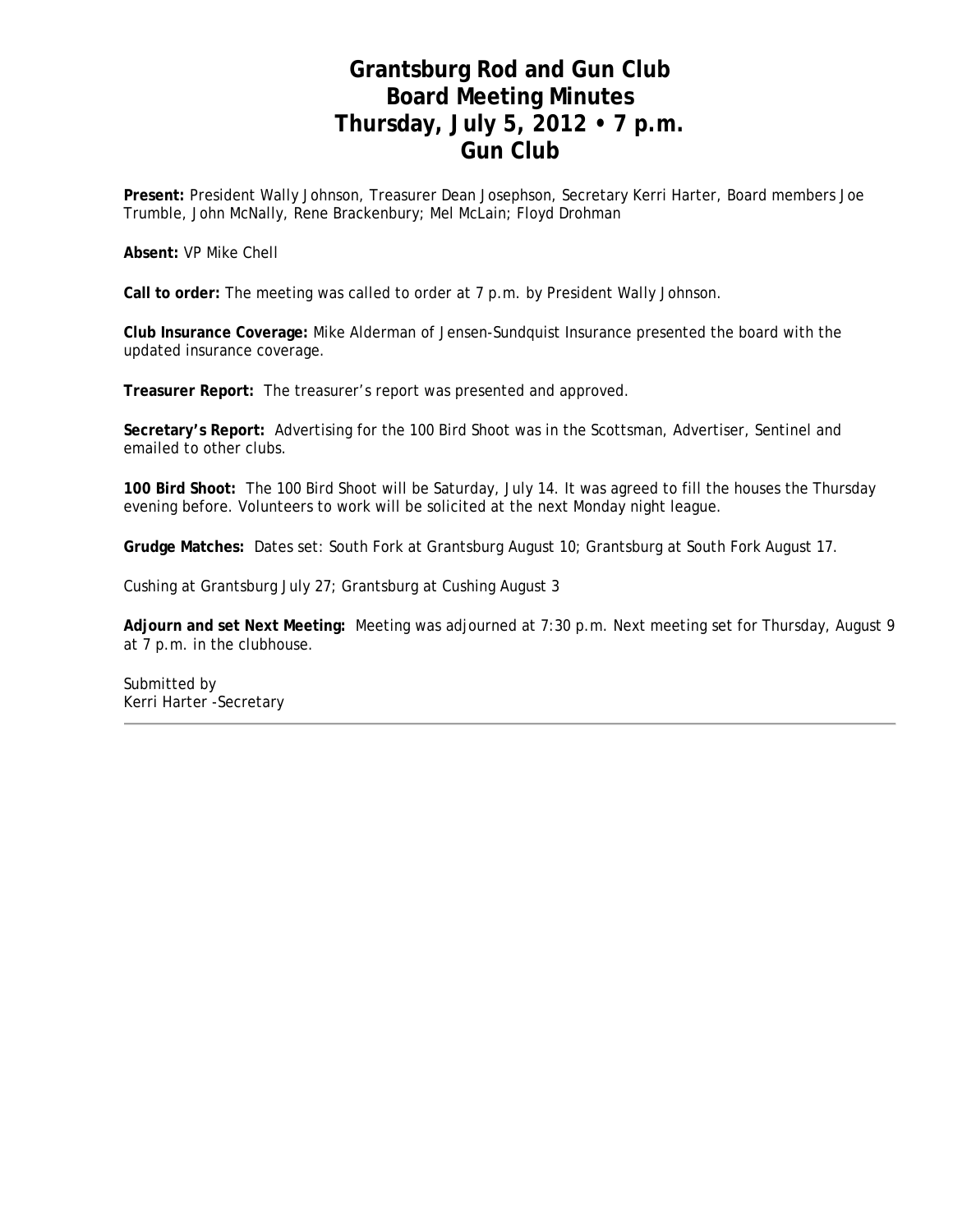## **Grantsburg Rod and Gun Club Board Meeting Minutes Thursday, June 14, 2012 • 7 p.m. Gun Club**

**Present:** President Wally Johnson, Vice President Mike Chell, Treasurer Dean Josephson, Secretary Kerri Harter, Board members Joe Trumble and John McNally; Maintenance rep Scott McLain; Mel McLain

**Absent:** Board member Rene Brackenbury

**Call to order:** The meeting was called to order at 7 p.m. by President Wally Johnson.

**Treasurer Report:** The treasurer's report was presented and approved.

**Secretary's Report:** Kerri reported Mike Alderman of Jensen-Sundquist Insurance would like to meet with the board at the next meeting to go over the club's insurance policy.

**New Business:** Roger of Monsors serviced the trap throwers. He suggested putting screens on both sides of the trap houses to allow airflow, and to unplug the throwers and the wireless callers after an event or league night.

**Ongoing projects:** The 3rd trap house project will be going forward in the near future.

**Adjourn and set Next Meeting:** Meeting was adjourned at 8 p.m. Next meeting set for Thursday, July 5 at 7 p.m. in the clubhouse.

Submitted by Kerri Harter -Secretary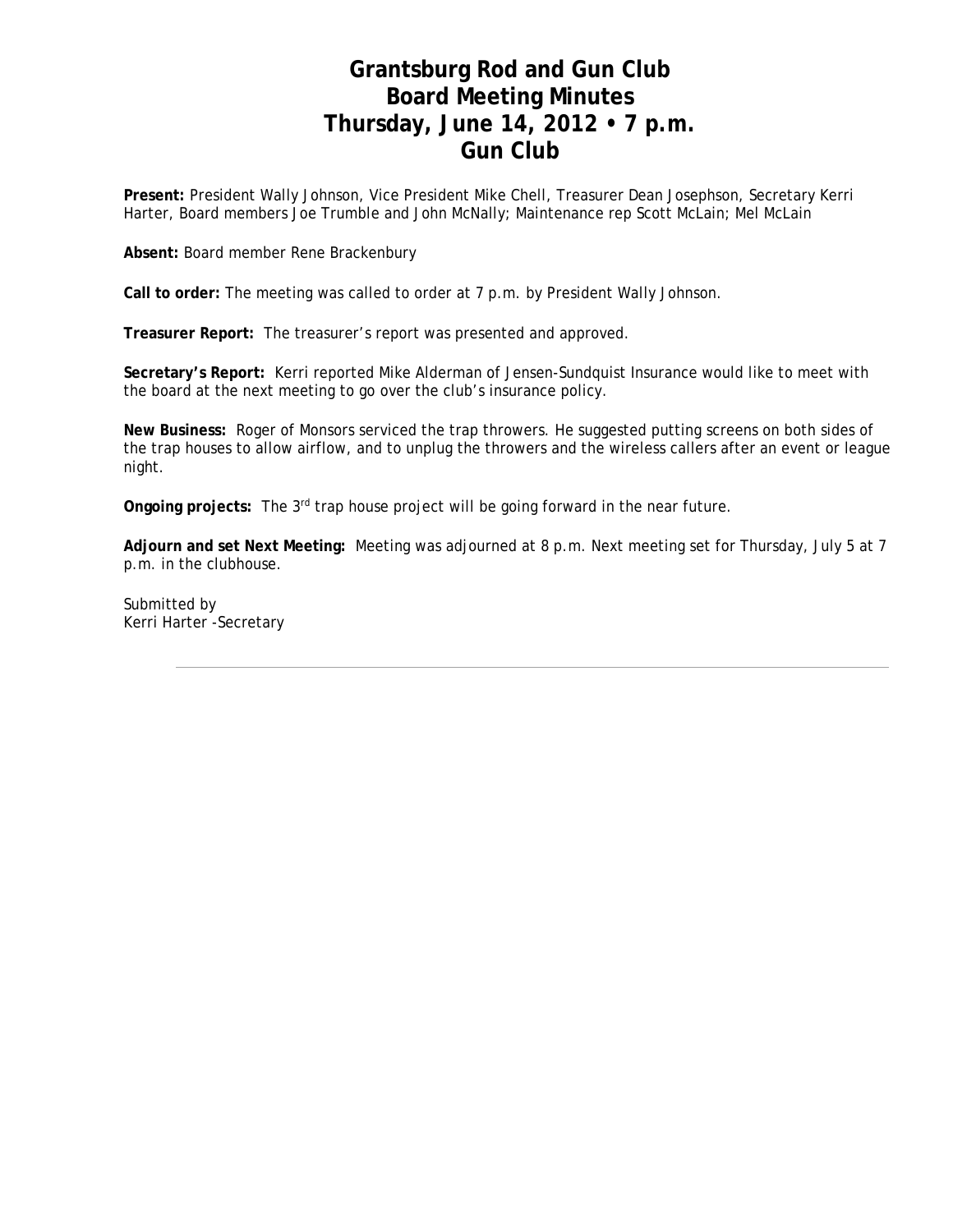# **Grantsburg Rod and Gun Club Board Meeting Minutes Thursday, May 17, 2012 • 7 p.m. Gun Club**

**Present:** President Wally Johnson, Vice President Mike Chell, Treasurer Dean Josephson, Secretary Kerri Harter, Board member Rene Brackenbury (Also Floyd Drohman, Mel McLain)

**Absent:** Board members John McNally and Joe Trumble

**Call to order:** The meeting was called to order at 7 p.m. by President Wally Johnson.

**Treasurer Report:** The treasurer's report was presented and approved.

**Secretary's Report:** Nothing to report

**Beer license/Server applications:** All paperwork was completed at the meeting and Mel will deliver to Romey Nelson tomorrow.

**Work day:** John absent – will recap at next meeting if necessary

**Ongoing projects:** The 3rd trap house project will be discussed in depth at next meeting.

**Adjourn and set Next Meeting:** Meeting was adjourned at 7:45 p.m. Next meeting set for Thursday, June 14 at 7 p.m. in the clubhouse.

Submitted by, Kerri Harter -Secretary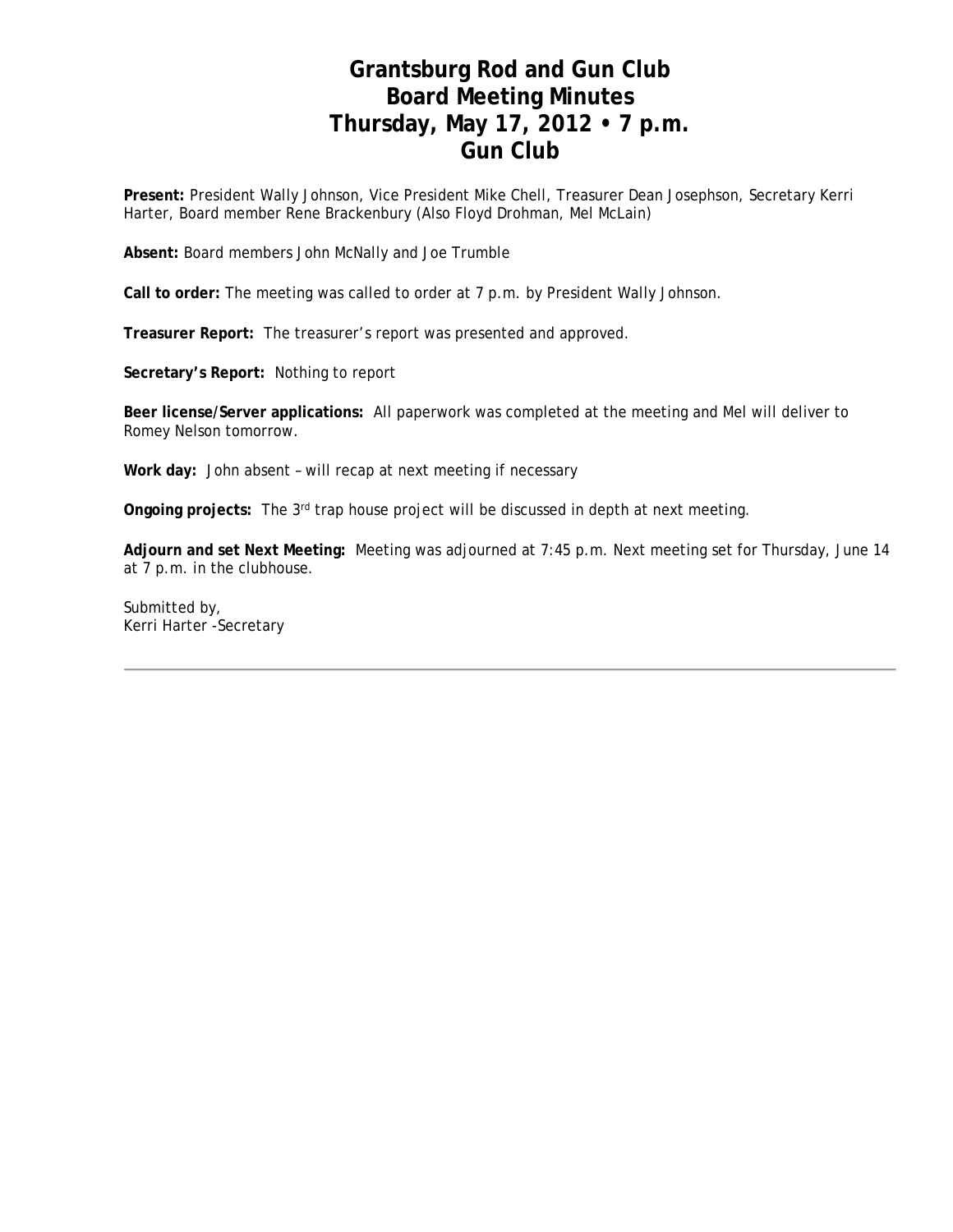## **Grantsburg Rod and Gun Club Board Meeting Minutes Tuesday, April 10, 2012 • 6:30 p.m. Gun Club**

**Present:** President Wally Johnson, Vice President Mike Chell, Board members Rene Brackenbury, Joe Trumble, John McNally and Maintenance Rep Scott McLain. (Also Floyd Drohman, Barry Draxten & Mark Kamas)

**Call to order:** The meeting was called to order at 6:30 p.m. by President Wally Johnson.

**Treasurer Report:** No report Dean absent.

**Secretary's Report:** No report Kerri absent.

**Dollars For Scholars:** Four applications were submitted for review. Board unanimously voted in favor of two recipients.

**Work day:** John reviewed the current task list with board members and lead positions were assigned for specific tasks.

#### **NEW BUSINESS:**

**Guardian International:** Mark Kamas presented a proposal with a schedule of four training courses. Dates were reviewed and approved. Payment received for club rental on all four dates. Website will be updated with courses offered, dates, and eventually details for each course.

**Thursday Concessions:** Mel stated she has a conflict with April 26th, John & Barry will cover concessions.

**Adjourn and set Next Meeting:** Meeting was adjourned at 7:43 p.m. Next meeting set for Thursday, May 17th at 6:30 p.m. in the clubhouse.

Submitted by, John McNally, Filling in for Kerri Harter -Secretary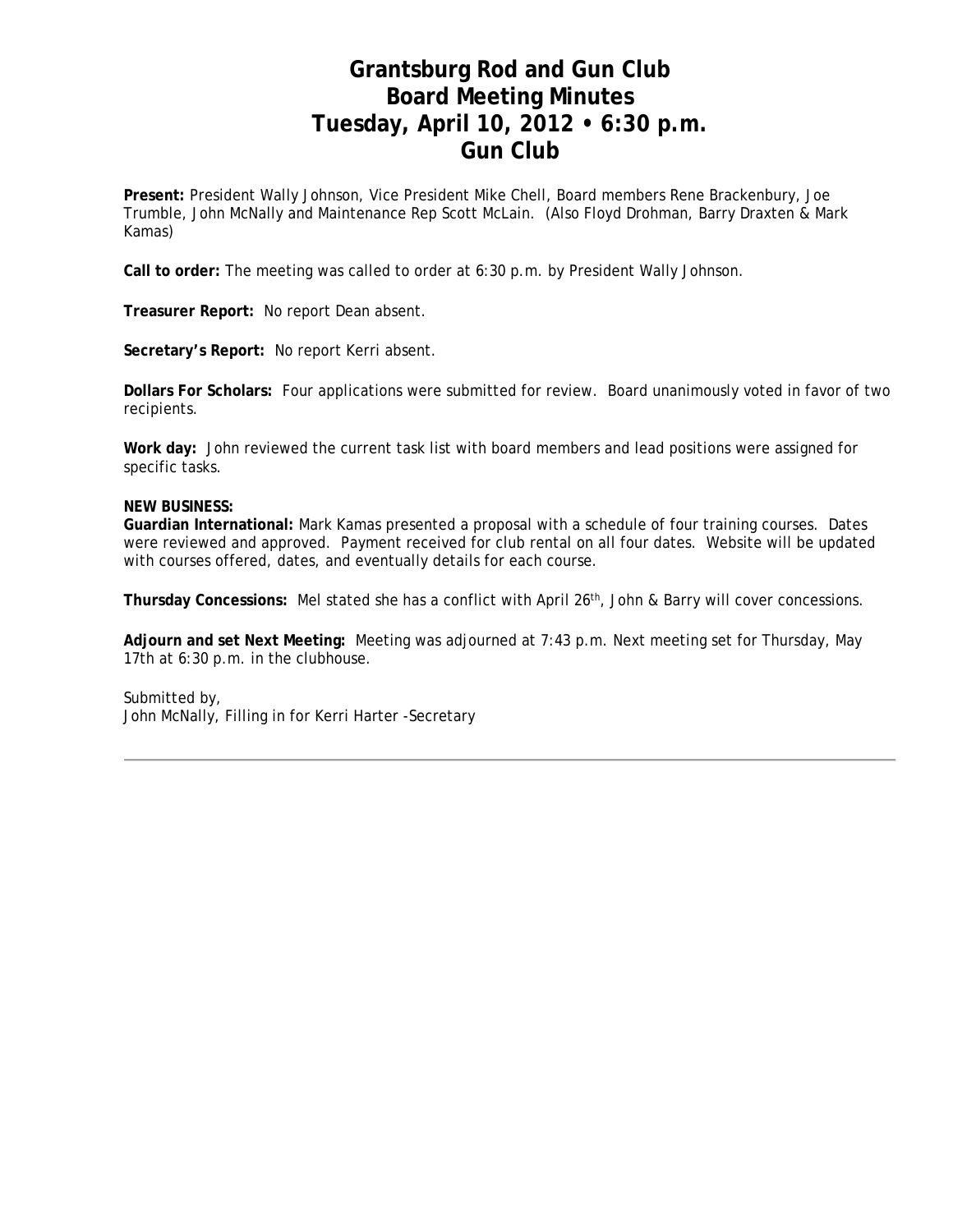### **Grantsburg Rod and Gun Club Board Meeting Minutes Tuesday, March 13, 2012 • 6 p.m. Gun Club**

**Present:** President Wally Johnson, VP Mike Chell, Treasurer Dean Josephson, Secretary Kerri Harter, Board members Rene Brackenbury and John McNally; Mel McLain; Floyd Drohman

**Absent:** Board member Joe Trumble, Maintenance Rep Scott McLain

**Call to order:** The meeting was called to order at 6 p.m. by Wally.

**Treasurer Report:** Treasurer report was presented and approved.

**Secretary's Report:** Kerri reminded the board that server licenses will need to be updated. Servers should take care of this and will be reimbursed by the board. Mel McLain will be added to the servers list once proof of completion of course is presented to the board. Kerri will also contact Romey Nelson regarding beer license renewal.

**Pine Tech Shooters:** No contact at this time.

**Work Day:** John and Scott will be in charge of the work day. Recruiting volunteers will take place at the March 19 team meeting.

**Military Class Held:** Floyd reported the military training class held February 25 went well. The club did not charge for this.

**New Business:** None

**Adjourn and set Next Meeting:** Meeting was adjourned at 7:30 p.m. Next meeting scheduled for Tuesday, April 10 at 6:30 p.m. at the Gun Club. **Time changed to 6:30 p.m.**

Submitted by, Kerri Harter, Secretary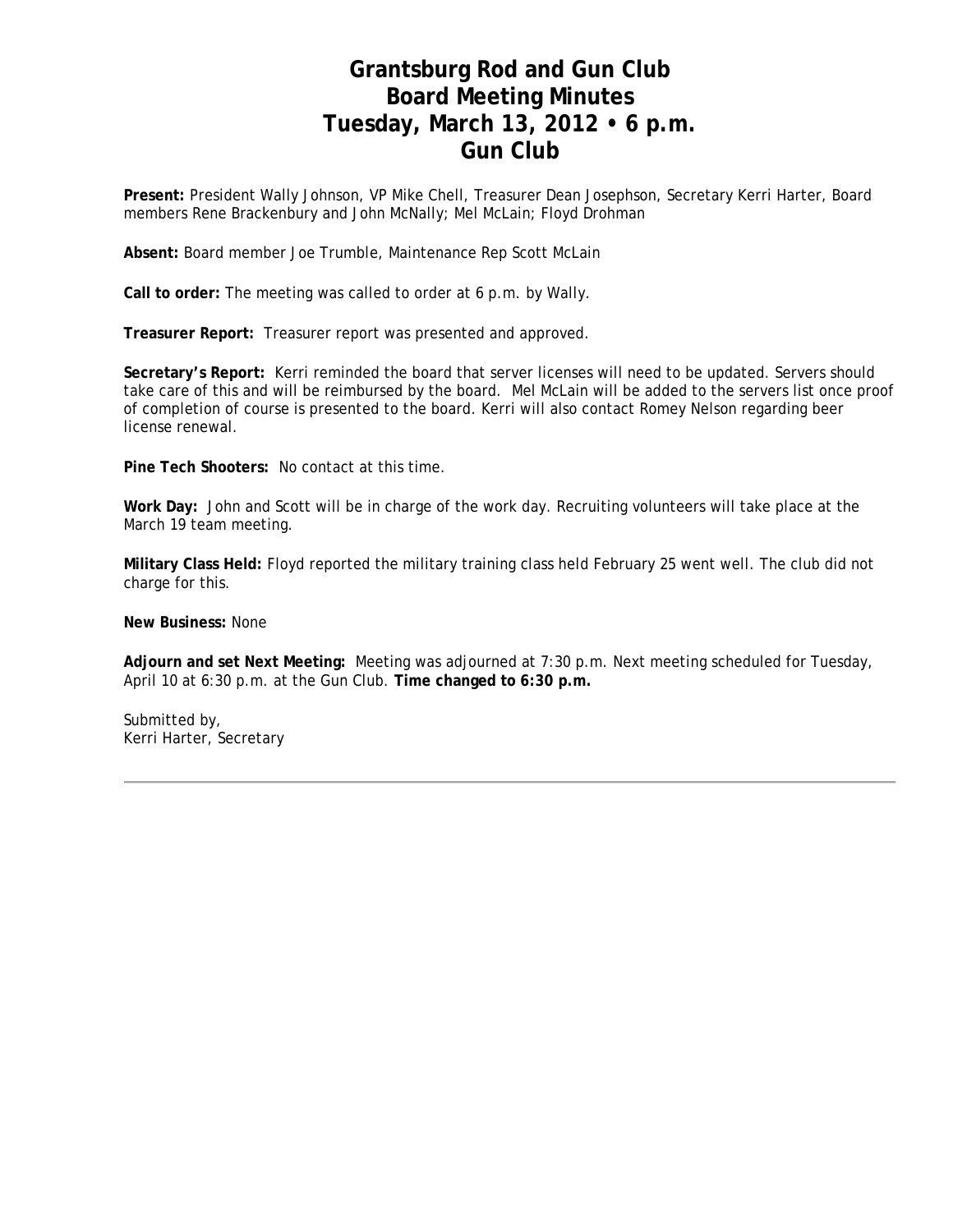## **Grantsburg Rod and Gun Club Board Meeting Minutes Tuesday, February 21, 2012 • 6 p.m. Dreamer's**

**Present:** President Wally Johnson, VP Mike Chell, Secretary Kerri Harter, Board members Joe Trumble and Rene Brackenbury; Mel McLain represented Board Member John McNally; Floyd Drohman; Kari Green (concessions)

**Absent:** Treasurer Dean Josephson, Maintenance Rep Scott McLain, Board Member John McNally

**Call to order:** The meeting was called to order at 6 p.m. by Wally.

**Treasurer Report:** Dean not present. No report.

**Secretary's Report:**

**DFS:** The school inquired about the club's Dollars For Scholars scholarship intentions for 2012. The board agreed to donate two \$250 scholarships. Kerri will follow up to the school.

**Pine Tech Shooters:** No contact at this time.

**Trap League:**

**Work Day:** Set for Saturday, April 21. Mel volunteered to do the food. Board members were asked to begin compiling list of jobs/repairs.

#### **2012 Trap Dates Set:**

- Monday, March 19, 7 p.m.: Team meeting to draw numbers for schedule & determine teams

- Thursday, April 12: First open trap shooting (Mel volunteered to work concessions on Thursdays)
- Saturday, April 21: Work Day

Kerri will send letters to trap team captains informing them of the team meeting and of work day.

Kari Green accepted the Monday night concessions position. The board agreed to the same pay as last year, with the added task of cleaning the new bathrooms prior to each Monday.

#### **Old Business:**

**Sunset:** Mel presented to the board John's order for birds through Sunset. Included in the order is a pallet of green domed birds to try. The birds are scheduled to arrive Monday, March 19 at 9 a.m. Wally agreed to meet the driver and unload the birds.

#### **New Business:**

Floyd reported a possible Military Training class scheduled for Sat., Feb. 25. Floyd will report back to the board next month.

**Adjourn and set Next Meeting:** Meeting was adjourned at 7:20 p.m. Next meeting scheduled for Tuesday, March 13 at 6 p.m. at the Gun Club.

Submitted by, Kerri Harter, Secretary